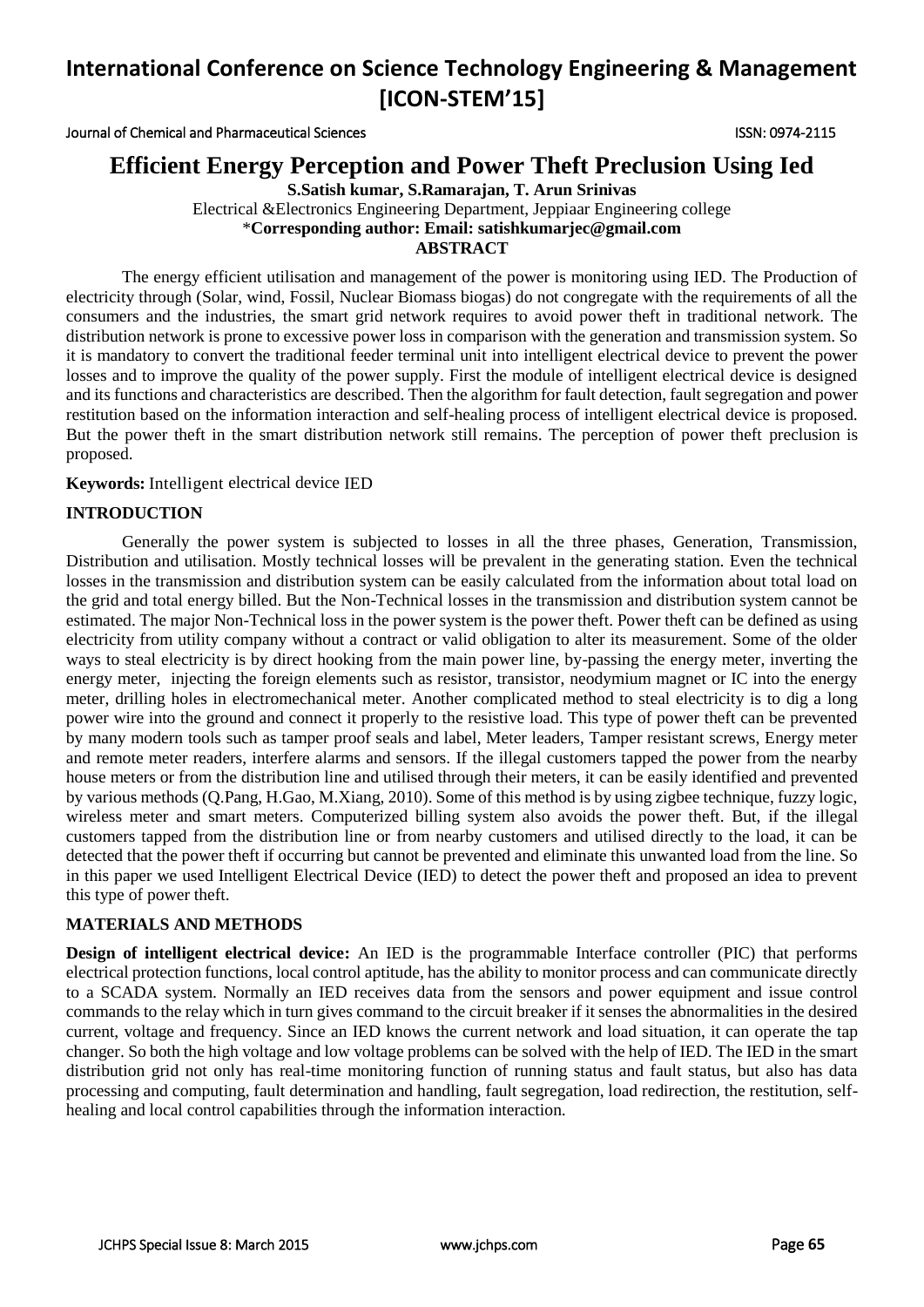#### Journal of Chemical and Pharmaceutical Sciences ISSN: 0974-2115



#### **Figure.1.Block Diagram of Pole Attached IED**

The fig.1 represents the pole attached IED. The pole attached IED contains Current Transformer (CT), Potential Transformer (PT), Analog to Digital Converter (ADC), Communication System such as Power Line communication (PLC), Controller, Control Memory, Global Positioning System (GPS), Relay, Circuit Breaker (CB) (Z.Jianghe and W.Liyan2009) and Harmonic Generator.

The figure 2 represents the transformer attached IED. The transformer attached IED contains the same component as the pole attached IED except the backup transformer to generate high voltage is added instead of harmonic generator.



Fig. 2 Block Diagram of Transformer Attached IED

#### **CHARECTERISTICS OF IED**

The IED for smart distribution grid compared with the traditional Feeder Terminal Unit (FTU) has the following characteristics.

**Realization of complete information interaction:** The distributed control network is connected by the fibre optic Ethernet and is supplemented by microwave and power line carrier. The complete information interaction takes place between one IED and the other, and IED and the control master. The information interaction includes not only node voltage, current, active power, reactive power, power factor, frequency, harmonics, voltage fluctuation, flickering of voltage, position of switches signal, failure of breaking signal, all those off-limit signal, reclosing and fault identifying signal, but also protection and isolation of fault signal, and fault diagnosis, decision-making signals, etc. Through this complete information interaction, the IED can improve the speed of the protection action, accuracy of the fault location and avoid the false-operation of protective relays.

**Realization of distributed control:**The IED performs the sequence of protecting action such as tripping, fault location, decision of fault analysis and power restoration. The remote modulation order of the control master only plays a back-up role. This not only improves the real-time monitoring but also improves the distribution network reliability to avoid the control failure of the entire network as a result of fault in the control master.

**Self-healing function:** The analysis function of the IED not only results in the IED's self-healing function, but also provides the self-healing function of the entire distributed network. When a failure IED is detected, the IED is out of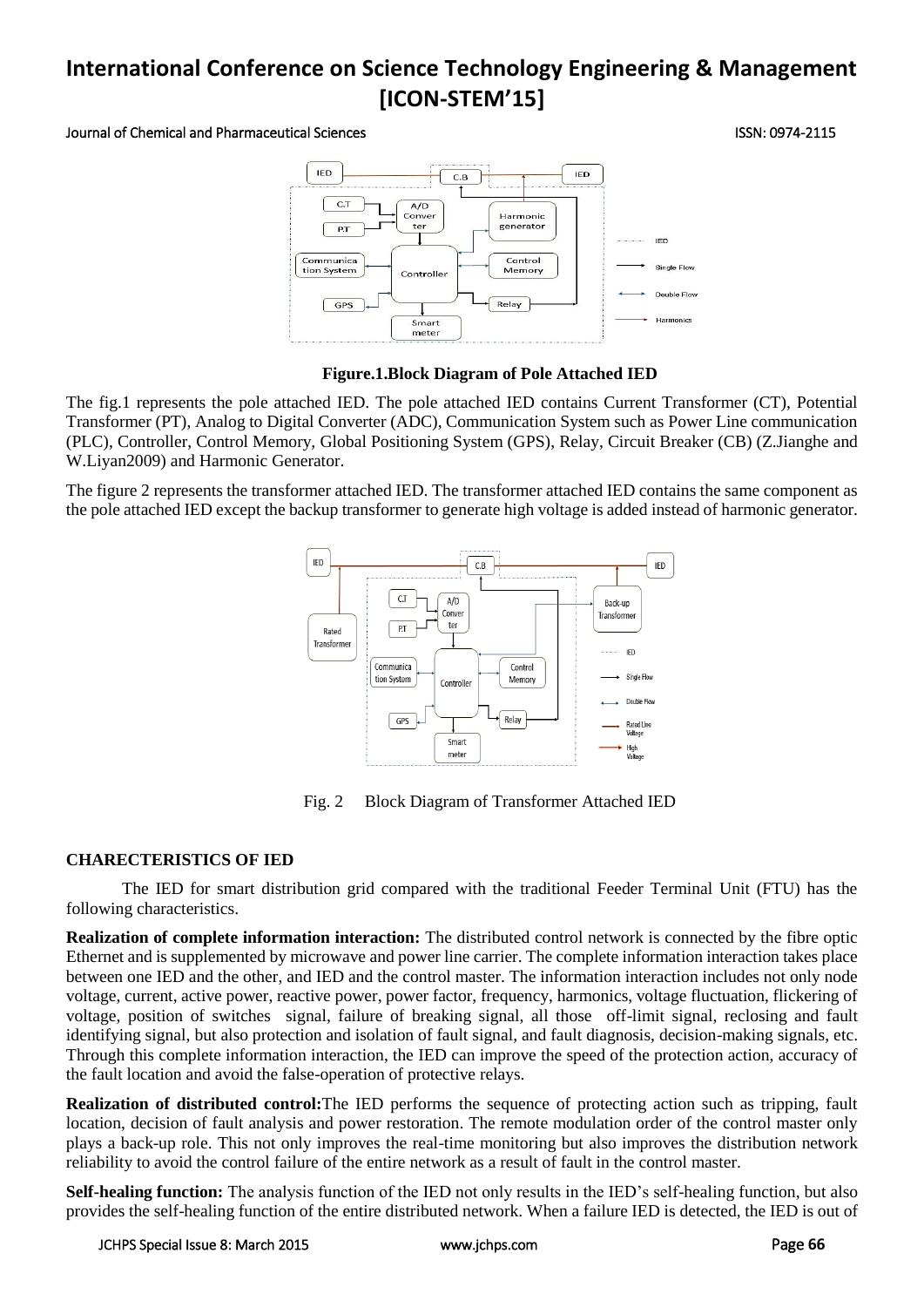#### Journal of Chemical and Pharmaceutical Sciences ISSN: 0974-2115

network and its functions are taken out by nearby IED. When the entire distribution network is failure, the IED can automatically isolate faulty region and restores power supply of the non-faulty region to achieve the self-healing function of the distribution network. Simultaneously, the IED can diagnose the device of the local node. Using the real time data of the feeder and device, the IED detects the weak links or the possible fault links to warn in time and take the respective preventive measure for the link.

#### **PROTECTION AND CONTROL ALGORITHM**

The controller plays a main role in the IED. Programmable Interface Controller (PIC) is used in the IED. The PIC uses the current differential protection method. The efficiency of the PIC will be lowered if all the logic in the IC is used simultaneously. So we have used two IC burnt together to have six control logic throughout the system. Logic 1 is used as a sensor which senses both the magnitude of current and voltage. Logic 2 is used as a comparator to compare the magnitude of the current from the successive IED's. The output of the logic 2 indicates the occurrence of power theft if the current value exceeds the maximum limit of the corresponding distribution transformer. Logic 3 is as a signal for relay which operates the circuit breaker according to the output of the logic 2. Logic 4 is used as a signal for Global Positioning System (GPS) which is used to detect the exact position of the place at which the fault occurs. Logic 5 is used as a signal for transmitting the information to and from the IED's in each and every smart meter. Logic 6 is used as a signal for harmonic generator which sends the harmonics in the line when the power theft by the illegal customer is detected by the output of the logic 2, after disconnecting the entire genuine customer for a short while. The harmonics affects the performance of the load of the illegal customer tapped in the line. Logic 7 is used as a signal for the back-up transformer. This signal sends the high voltage greater the nominal voltage when the power theft is detected by the output of the logic 2 even after sending the harmonics in the line by the harmonic generator. This high voltage which will be greater than the withstand voltage of the load will totally burst or adversely affect the performance of the load of the illegal customer.

**Power theft prevention method:** The solution to power theft problem is proposed as a conceptual design. The power theft that occurs can be detected by the determination of non-technical losses method. The smart meter containing the IED in each and every house senses the energy consumed by the consumers, after which data transmission takes place between the successive IED. The IED's then compare the magnitude of current from the two corresponding IED and calculate the cumulative technical and non-technical losses. The percentage of non-technical losses is also determined. The percentage of non-technical losses which cannot be determined in advance, when it is above 5% is considered to be the power that is tapped without acknowledgement i.e. power theft. The consumer who tapes the power without acknowledgement is considered as illegal customer and the others are considered as the genuine customers. Thus the power theft is detected at first hand. But it is impossible to find the exact location of the illegal customer. So steps are taken to isolate and prevent the loads of the illegal customer.

Primarily after the detection of power theft the controller sends signals to the relay that operates the circuit breaker, tripping of it, thereby disconnecting the entire genuine customer. Thus only the illegal customer continues to draw energy from the electric grid. The harmonic generator is now operated to generate unwanted harmonics in the line at desired times. This acts a warning to the illegal customer as harmonics affect the device performance. Now the harmonics are filtered and the supply is restored by signals from the controller after a pre-set time delay. Now again the IEDs check for non-technical loss. If it is found above 5%, now all the IEDs are disconnected, then high voltage well above the consumable range is passed in the line. Thus the illegal customer's device gets damaged. This can be considered as a conceptual method where the illegal consumer will avoid connecting his load. Later all the IEDs are reconnected after which the genuine customers are reconnected. The IEDs performs the calculation of nontechnical losses and ensures that the apt operation in time.

**Layout of smart distribution system:** In the IED Interfaced Smart Grid System, every substation and its transformer and street end transmission poles are attached with individual IED and all the IED's are connected through the communication link to the generating side. The IED's at the street end transmission poles consists of circuit breaker, Loop switch and IED with Harmonic Generator. The major application of the Circuit breaker is to operate under fault condition and to automatically reclose after the fault is cleared by getting the signal from IED's. This is to protect from power theft, load demand, high and low voltages.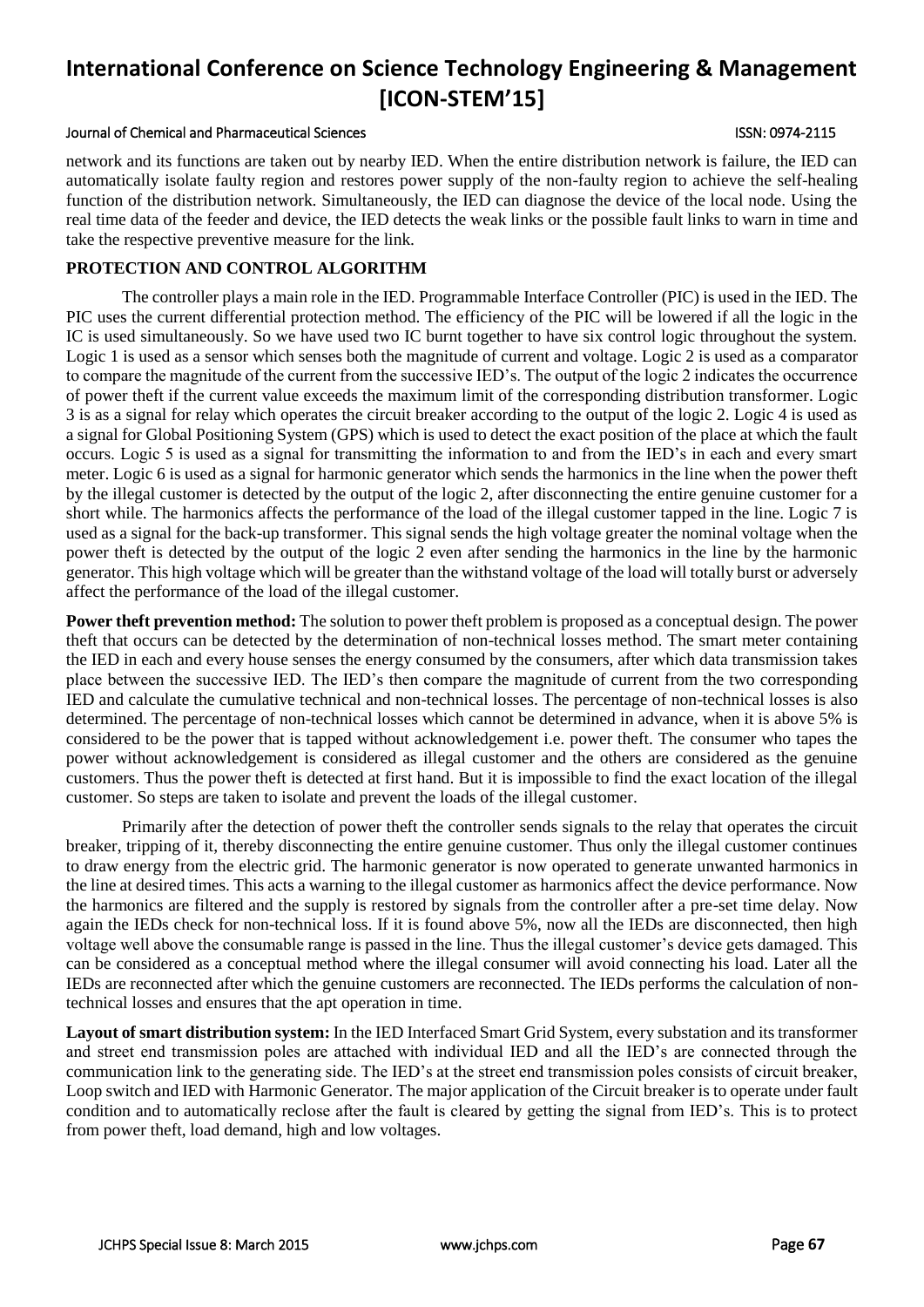Journal of Chemical and Pharmaceutical Sciences ISSN: 0974-2115



#### **Figure.4.IED Interfaced Layout of Smart Grid System**

The Layout describes that generated power from generating station (G) flows through substation (SS), Distributing transformer (DT) and street end transmission poles (TP) to Legal Customers (LC). The cross line between TP's indicates the power theft by the illegal customer (IC).All the components of the smart grid system have separate IED's which are interconnected with each other to server through communication link by which the fault section gets update and isolated. The fault occurs after the smart meters can be neglected easily by the smart function of the meter but if it occurs between two meters and transmission poles, it can be corrected by two means. If the fault is at negligible level the street end IED will act, which then gives signal to the harmonic generator. If the fault level exceeds, the IED at the distributing transformer gets operated which then gives signal to the back-up transformer which contains high voltage. Some faults should be manually operated in case of replacement of devices are required for continuous supply.

**Simulation results:** The simulation for the detection and prevention of power stealing is done by using MATLAB/SIMLINK software. The name MATLAB stands for matrix laboratory. MATLAB/SIMLINK was originally written to provide easy access to matrix software developed by the LINPACK and EISPACK projects. MATLAB is a high-performance language for technical compute. It integrates computation, revelation, and programming where problems and solutions are expressed in familiar mathematical notation. MATLAB/SIMLINK is an interactive system whose basic data element is an array that does not require dimensioning. This allow you to work out many technical computing problems, more than ever with matrix and vector articulate, in a fraction of the time it would take to write a program in a scalar non interactive language such as C or FORTRAN.



The simulation result for the loads of the genuine customers under normal condition occurs at 0-0.5 and the result of the abnormal condition occurs at 0.5-1

**Figure.5.Simulation Result for the Genuine Customer Figure.6.Simulation Result for the Illegal Customer**

#### **CONCLUSION**

The major problem prevalent in most of the developing countries is the electricity demand. This problem of electricity demand is further triggered by the higher percentage of Non-Technical losses which is called power theft. So we proposed a solution to this power theft by using a device called Intelligent Electrical Device (IED). By using this intelligent device, not only power theft but also the voltage problems and power blackouts can be prevented